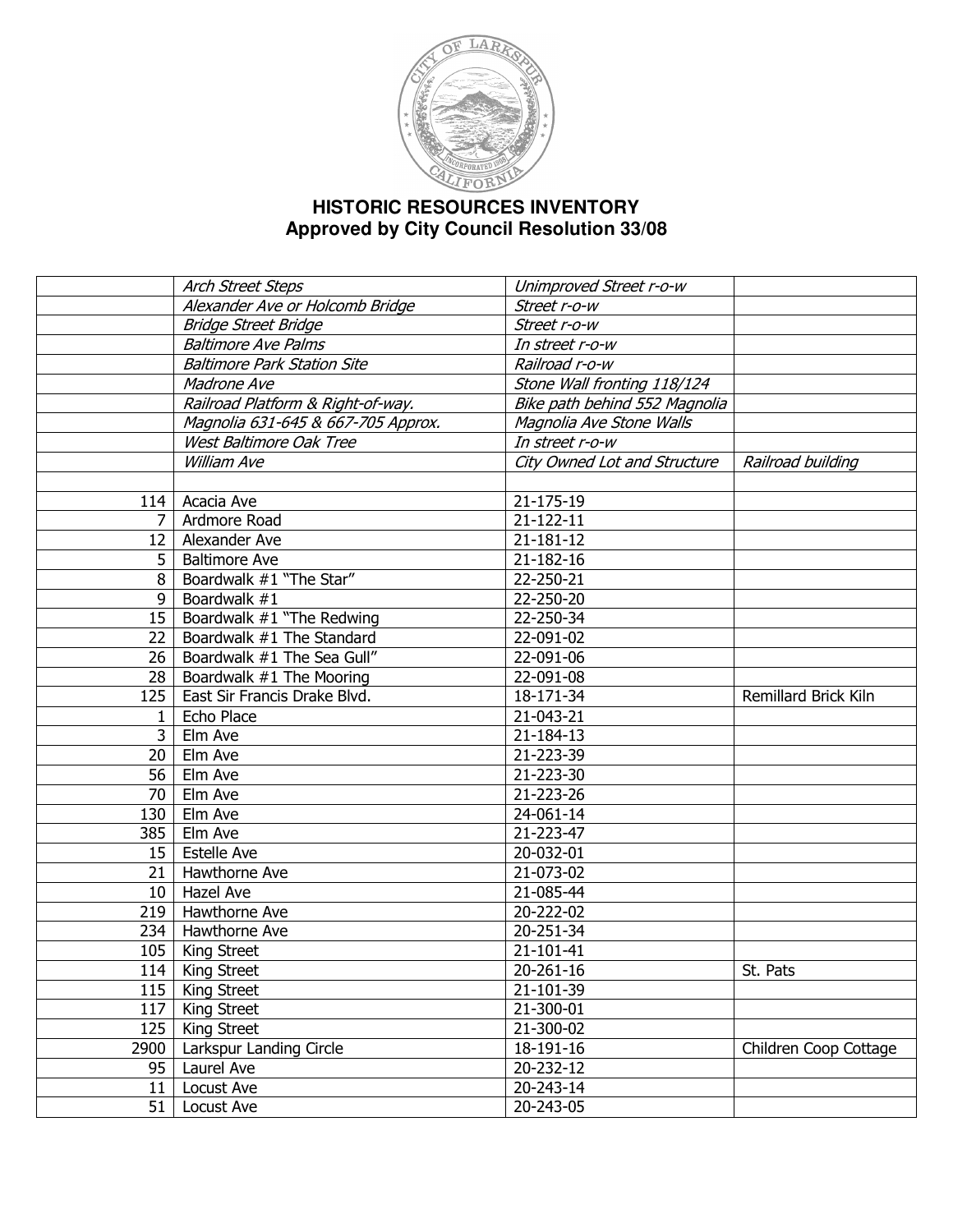## City of Larkspur Historic Resources Inventory by Street Address Approved by City Council Resolution 33/08

| 146                            | Locust Ave                 | 20-252-03    |                        |
|--------------------------------|----------------------------|--------------|------------------------|
| 8                              | Loma Vista Ave             | 21-223-10    |                        |
| 47                             | Madrone Ave                | 21-112-30    |                        |
| 58                             | Madrone Ave                | 21-111-07    |                        |
| 63                             | Madrone Ave                | 21-112-04    |                        |
| 68                             | Madrone Ave                | 21-185-15    |                        |
| 69                             | Madrone Ave                | 21-112-03    |                        |
| 124                            | Madrone Ave                | 21-083-16    |                        |
| 143                            | Madrone Ave                | 21-082-10    |                        |
| 160                            | Madrone Ave                | 21-081-34    |                        |
| 207                            | Madrone Ave                | 21-069-04    |                        |
| 217                            | Madrone Ave                | 21-069-02    |                        |
| 222                            | Madrone Ave                | 21-066-03    |                        |
| 116                            | Magnolia Ave               | 21-181-12    |                        |
| 126                            | Magnolia Ave               | 21-181-16    |                        |
| 130                            | Magnolia Ave               | 21-181-17    |                        |
| 134                            | Magnolia Ave               | 21-116-01    |                        |
| 143                            | Magnolia Ave               | 21-113-15    |                        |
| 215                            | Magnolia Ave               | 21-112-34    |                        |
| 223                            | Magnolia Ave               | 21-112-11    |                        |
| 234,236,238,240,               | Magnolia Ave               | 21-104-34    | From Lark Creek Inn to |
| 242, 246, 250A,                |                            |              | Yankee Pier            |
| 250C, 260 & 270,               |                            |              |                        |
| 274 & 274A, 276,               |                            |              |                        |
| 278 & 280,                     |                            |              |                        |
| 282,284,286                    |                            |              |                        |
| 400                            | Magnolia Ave               | 20-263-05    | City Hall              |
| 401                            | Magnolia Ave               | 20-261-15    |                        |
| 420                            | Magnolia Ave               | 20-263-06    | Fire Station           |
| 435                            | Magnolia Ave               | 20-261-31    |                        |
| 450                            | Magnolia Ave               | 20-262-10    |                        |
| 457                            | Magnolia Ave               | 20-261-34    |                        |
| 460                            | Magnolia Ave               | 20-262-11    |                        |
| 464                            | Magnolia Ave               | 20-262-12    |                        |
| 465/467,469,471   Magnolia Ave |                            | 20-261-37    |                        |
|                                | 468   Magnolia Ave         | 20-262-13    |                        |
| 472                            | Magnolia Ave               | 20-262-14    |                        |
|                                | 475,479   Magnolia Ave     | 20-261-07    |                        |
|                                | 474,476,478   Magnolia Ave | 20-262-16    |                        |
|                                | 480,482   Magnolia Ave     | 20-262-25    |                        |
| 481,483,487                    | Magnolia Ave               | 20-261-06    |                        |
| 488,490                        | Magnolia Ave               | 20-262-19    |                        |
| 489                            | Magnolia Ave               | 20-261-05    |                        |
| 494                            | Magnolia Ave               | 20-262-01    |                        |
| 499, 501, 503                  | Magnolia Ave               | 20-261-04    |                        |
| 531,533,535,537,               | Magnolia Ave               | 20-253-03    |                        |
| 541,545                        |                            |              |                        |
| 549,551                        | Magnolia Ave               | 20-253-02    |                        |
| 550, 552                       | Magnolia Ave               | 20-254-08/10 |                        |

\_\_\_\_\_\_\_\_\_\_\_\_\_\_\_\_\_\_\_\_\_\_\_\_\_\_\_\_\_\_\_\_\_\_\_\_\_\_\_\_\_\_\_\_\_\_\_\_\_\_\_\_\_\_\_\_\_\_\_\_\_\_\_\_\_\_\_\_\_\_\_\_\_\_\_\_\_\_\_\_\_\_\_\_\_\_\_\_\_